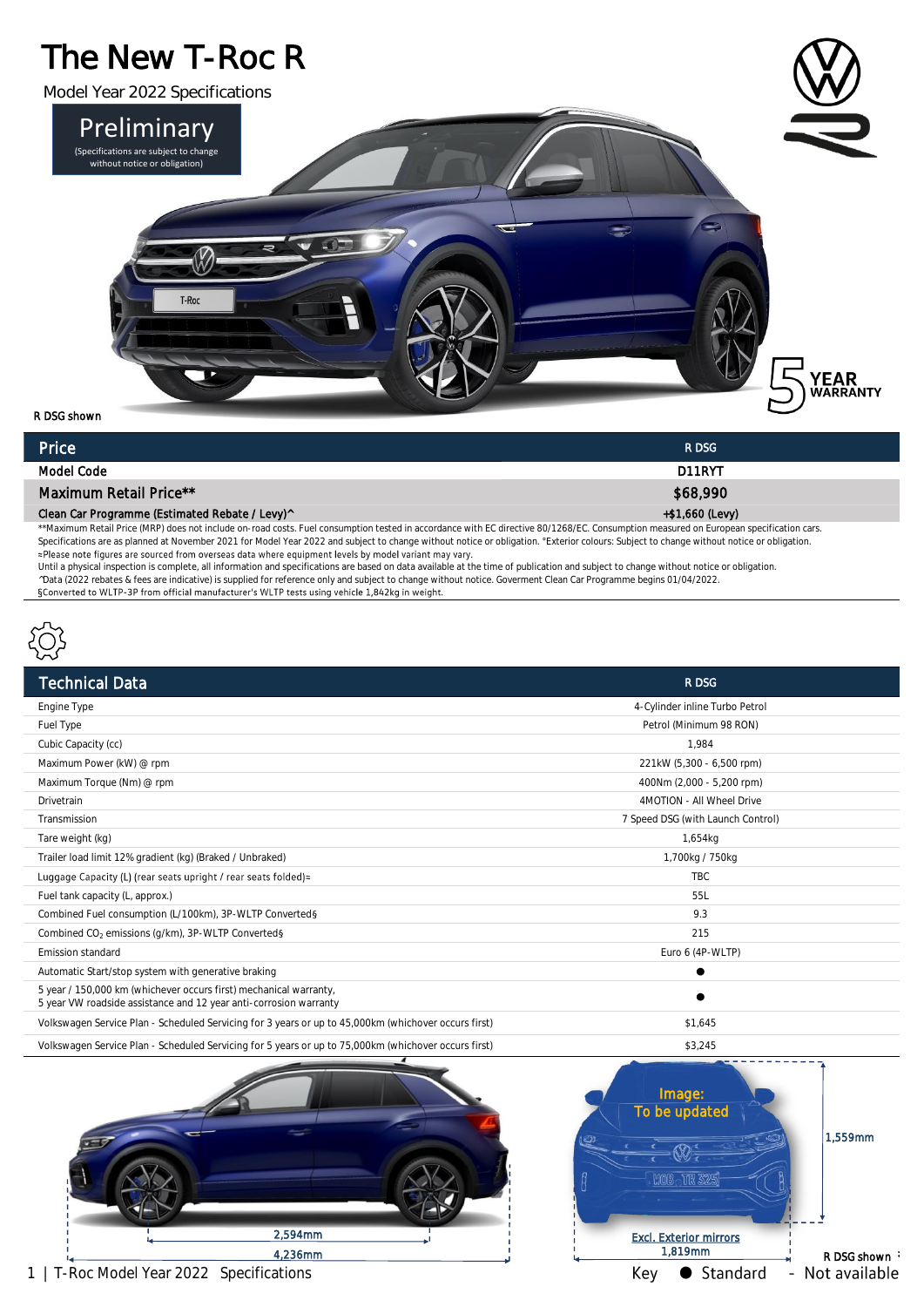

| <b>Safety and Security</b>                                              | R DSG      |
|-------------------------------------------------------------------------|------------|
| <b>ANCAP</b><br><b>ANCAP Safey Rating</b>                               | <b>TBC</b> |
| Electronic Stability Programme (ESP) with                               |            |
| Anti-Slip Regulation (ASR)                                              |            |
| Trailer stabilisation                                                   |            |
| Driver and front passenger front airbags                                |            |
| Front side airbags                                                      |            |
| Curtain airbags (Front and rear)                                        |            |
| ISOFIX mounting points on outer rear seats (x2)                         |            |
| Anti-theft alarm system                                                 |            |
| Seatbelt reminder (Front and rear seats)                                |            |
| 3 point seat belts for all passengers                                   |            |
| Proactive Occupant Protection System                                    |            |
| Front Assist incl. City Emergency Braking and Forward Collision Warning |            |
| Pedestrian Monitoring                                                   |            |
| Adaptive Cruise Control (ACC) with Travel Assist and Emergency Assist   |            |
| 'Lane Assist' (Lane Keeping System)                                     |            |
| 'Side Assist' (Blind Spot Monitor)                                      |            |
| Tyre Pressure Loss Indicator                                            |            |
| 'Driver Alert System' driver fatique detection                          |            |
| Electromechanical parking brake with Auto-Hold function                 |            |
| Hill Start & Hill Descent Control                                       |            |
| Rear view camera with dynamic guideline                                 |            |
| Park Distance Control (front and rear parking sensors)                  |            |
| 'Park Assist' (Parallel narking assistant)                              |            |



| Steering and Suspension                                                             | R DSG |  |
|-------------------------------------------------------------------------------------|-------|--|
| Electromechanical Power Steering (Progressive Steering)                             |       |  |
| Independent Multi-link Rear Suspension                                              |       |  |
| Adaptive Chassis Control (DCC) - Electrically controlled dampers                    |       |  |
| Driving Profile Selection (Comfort, Normal, Race, Eco and Individual →TBC)          |       |  |
| 'R' exclusive Driving Mode (Snow, Offroad and Offroad Individual $\Rightarrow$ TBC) |       |  |
|                                                                                     |       |  |



| Exterior                                                                                                                                                                                                       | R DSG                     |
|----------------------------------------------------------------------------------------------------------------------------------------------------------------------------------------------------------------|---------------------------|
| IQ. Matrix LED Headlights:<br>- Dynamic Light Assist (Advanced Automatic High-Beam Control)<br>- Cornering Light<br>- Low light sensor with automatic headlight function<br>- LED Daytime Running Lights (DRL) |                           |
| Exterior Ambient Lighting:<br>- LED light strip across front grill<br>- LED lighting in door handle recesses (puddle lights)                                                                                   |                           |
| Front & rear fog lights                                                                                                                                                                                        |                           |
| LED combination tail lamps with dynamic indicators                                                                                                                                                             |                           |
| Matt chrome exterior side mirrors (Power-folding, Power-adjustable & heated)                                                                                                                                   |                           |
| 'R' exclusive exterior treatment:<br>- 'R' design front & rear bumpers and front air intake<br>- Blue brake calipers with 'R' logo<br>- Sports side skirts<br>- Body coloured rear spoiler                     |                           |
| <b>Exhaust System</b>                                                                                                                                                                                          | Chromed Tip Twin Tailpipe |
| Optional Akrapovič Titanium Sport Exhaust                                                                                                                                                                      | \$5,500                   |
| Privacy glass - rear window and rear side windows                                                                                                                                                              |                           |
| Silver-anodized roof rails                                                                                                                                                                                     |                           |
| Panoramic sliding/tilting sunroof (PS1)                                                                                                                                                                        | Tech Package (\$2,750)    |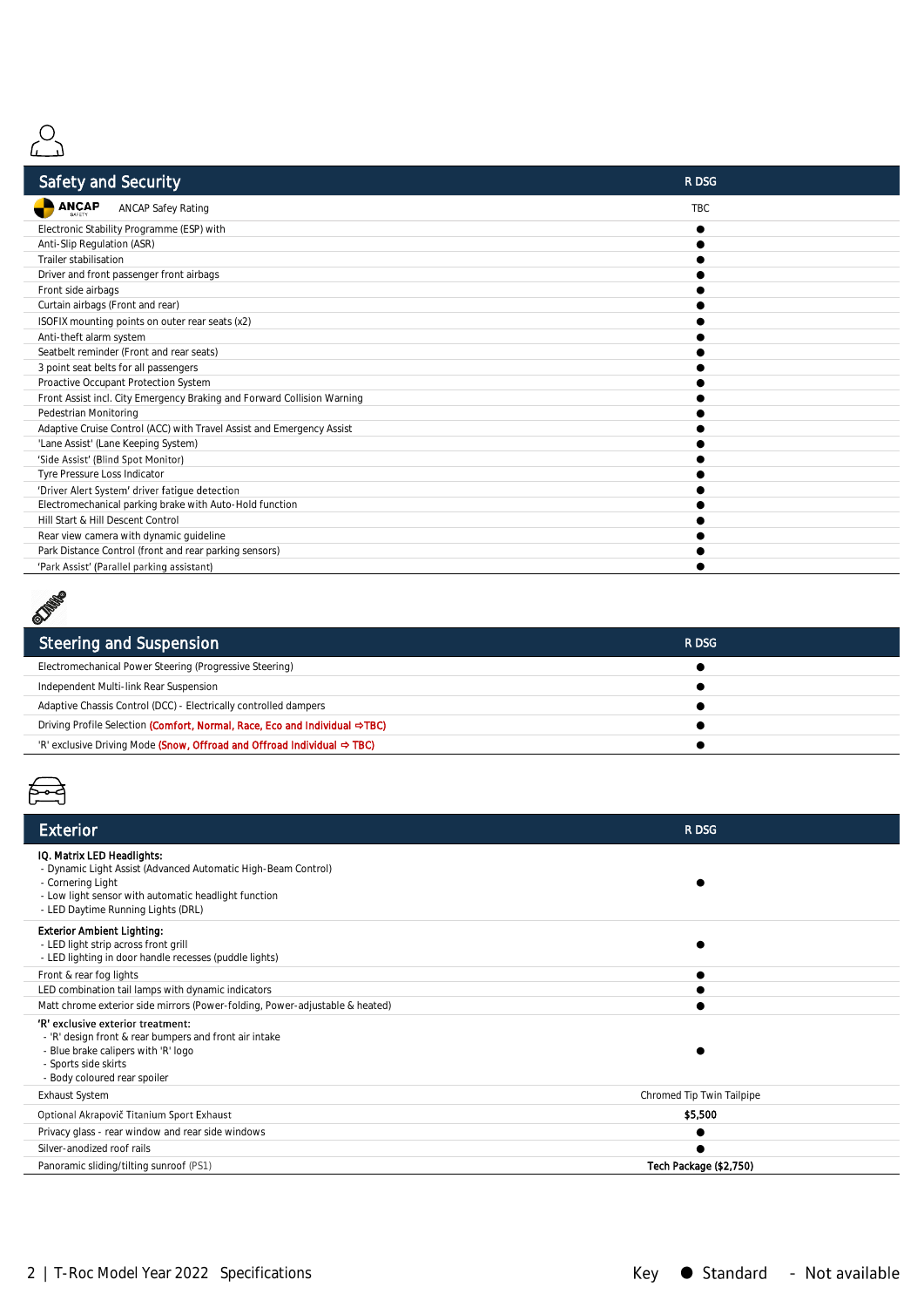

| Interior                                                                                     | R DSG                   |
|----------------------------------------------------------------------------------------------|-------------------------|
| "KESSY" - Smart key, Push button start and Keyless entry/locking with SAFELOCK               |                         |
| Climatronic 2-zone automatic air conditioning system                                         |                         |
| Height and reach adjustable steering wheel                                                   |                         |
| 'R' exclusive Leather-covered multifunction sports steering wheel with 'R' gearshift paddles |                         |
| Heated steering wheel function                                                               |                         |
| Automatic dimming interior rear-view mirror                                                  |                         |
| Dashboard & front door trims decorative inserts                                              | 'Lava Stone Black' type |
| <b>Black headliner</b>                                                                       |                         |
| Brushed stainless steel pedals                                                               |                         |
| 'R' exclusive front aluminium scuff plates                                                   |                         |
| Interior Blue Ambient Lighting                                                               |                         |
| 'Easy Open/Close' - Sensor controlled luggage compartment opener                             |                         |



| 'R' exclusive 'Nappa' Leather appointed# front sports seats                                                   |  |
|---------------------------------------------------------------------------------------------------------------|--|
| #Leather appointed seats have a combination of genuine and<br>artificial leather, but are not wholly leather) |  |
| Power adjustable driver's seat with memory function and power adjustable lumbar support                       |  |
| Front passenger seat with manual height adjustment and lumbar support                                         |  |
| Heated front seats                                                                                            |  |
| Asymmetric split folding rear bench seat with centre armrest                                                  |  |
|                                                                                                               |  |
|                                                                                                               |  |



| Multimedia                                                                                                                                                                                                                                                                                            | R DSG                  |
|-------------------------------------------------------------------------------------------------------------------------------------------------------------------------------------------------------------------------------------------------------------------------------------------------------|------------------------|
| 'Discover Pro' Navigation Infotainment System:<br>- 9.2" colour touch-screen<br>- Satellite Navigation<br>- App-Connect (Apple CarPlay®, Android Auto™ and MirrorLink™)<br>- Wireless App-Connect (Wireless Apple CarPlay®)<br>- Bluetooth® phone connectivity and audio streaming<br>- Voice Control |                        |
| 2 x USB-C ports in the front, 2 x USB-C charging ports in the rear                                                                                                                                                                                                                                    |                        |
| Inductive wireless phone charging (for Qi enabled devices only)                                                                                                                                                                                                                                       |                        |
| Standard 6 speakers                                                                                                                                                                                                                                                                                   |                        |
| 'Beats' premium sound system including:<br>- 6 Speakers plus subwoofer<br>- 8-channel digital amplifier, 300 watts total power output                                                                                                                                                                 | Tech Package (\$2,750) |
| Active Info Display 'Pro' (10.25" High-resolution full TFT-LCD instrument cluster)                                                                                                                                                                                                                    |                        |